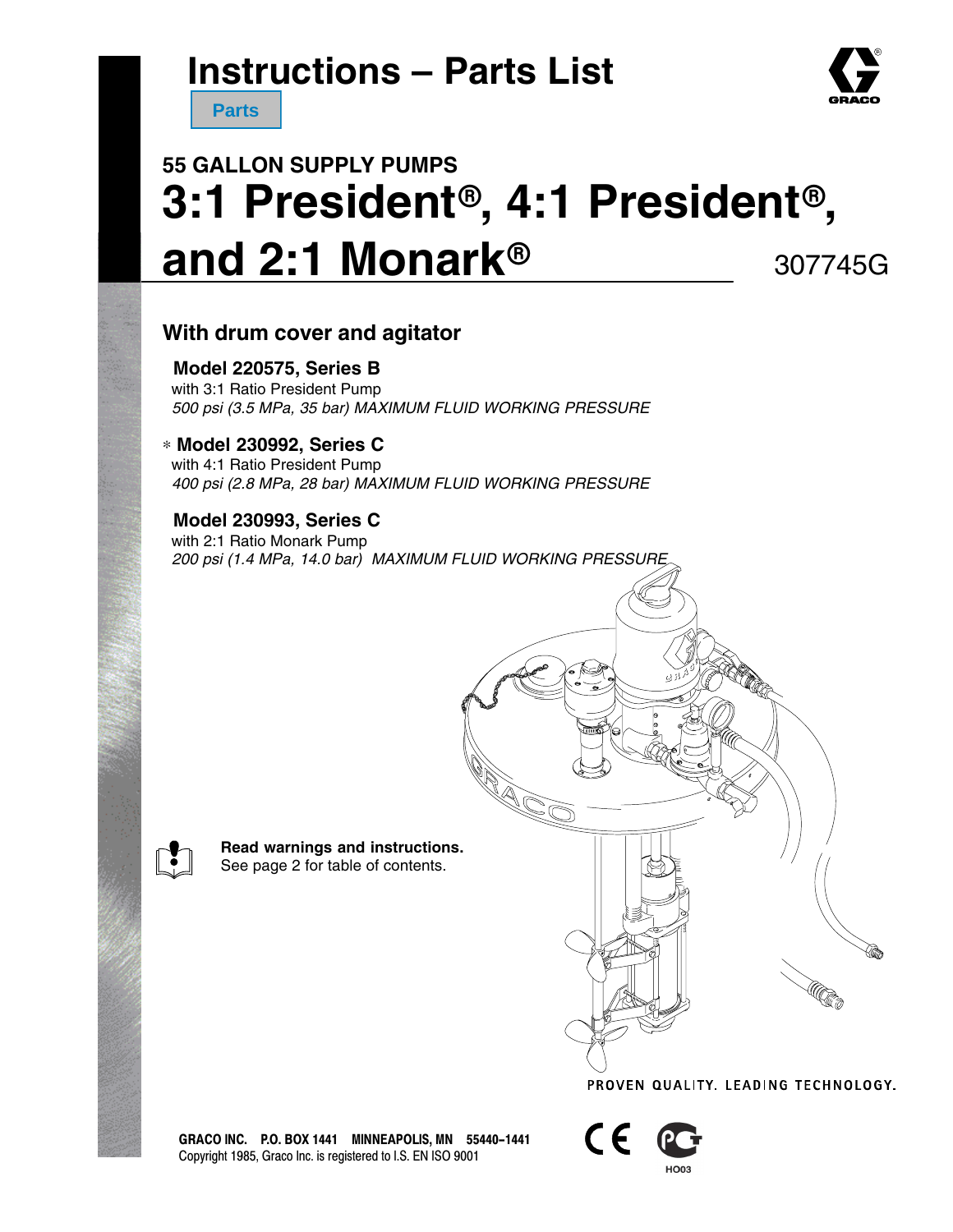## **Table of Contents**

| Setup                                 |
|---------------------------------------|
|                                       |
|                                       |
|                                       |
| Connecting the Unit and Accessories 6 |
| Operation                             |
|                                       |
|                                       |
|                                       |

| Starting and Adjusting the Pump 8 |  |
|-----------------------------------|--|
| Shutdown and Care of the Pump  9  |  |
|                                   |  |
|                                   |  |
|                                   |  |
|                                   |  |
| Graco Information  16             |  |
|                                   |  |

# **Symbols**

### **Warning Symbol**

### **WARNING**

This symbol alerts you to the possibility of serious injury or death if you do not follow the instructions.

#### **Caution Symbol**

## **A** CAUTION

This symbol alerts you to the possibility of damage to or destruction of equipment if you do not follow the instructions.

|--|



### **EQUIPMENT MISUSE HAZARD**

Equipment misuse can cause the equipment to rupture or malfunction and result in serious injury.  $\bullet$  This equipment is for professional use only.

- Read all instruction manuals, tags, and labels before operating the equipment.
- Use the equipment only for its intended purpose. If you are not sure, call your Graco distributor.
- Do not alter or modify this equipment. Use only genuine Graco parts and accessories.
- Check equipment daily. Repair or replace worn or damaged parts immediately.
- Do not exceed the maximum working pressure of the lowest rated system component. See **Technical Data** on page 15 for the maximum working pressure of this equipment.
- Use fluids and solvents that are compatible with the equipment wetted parts. Refer to the **Technical Data** section of all equipment manuals. Read the fluid and solvent manufacturer's warnings.
- Do not use hoses to pull equipment.
- Route hoses away from traffic areas, sharp edges, moving parts, and hot surfaces. Do not expose Graco hoses to temperatures above 180°F (82°C) or below -40°F (-40°C).
- Wear hearing protection when operating this equipment.
- Do not lift pressurized equipment.
- Comply with all applicable local, state, and national fire, electrical, and safety regulations.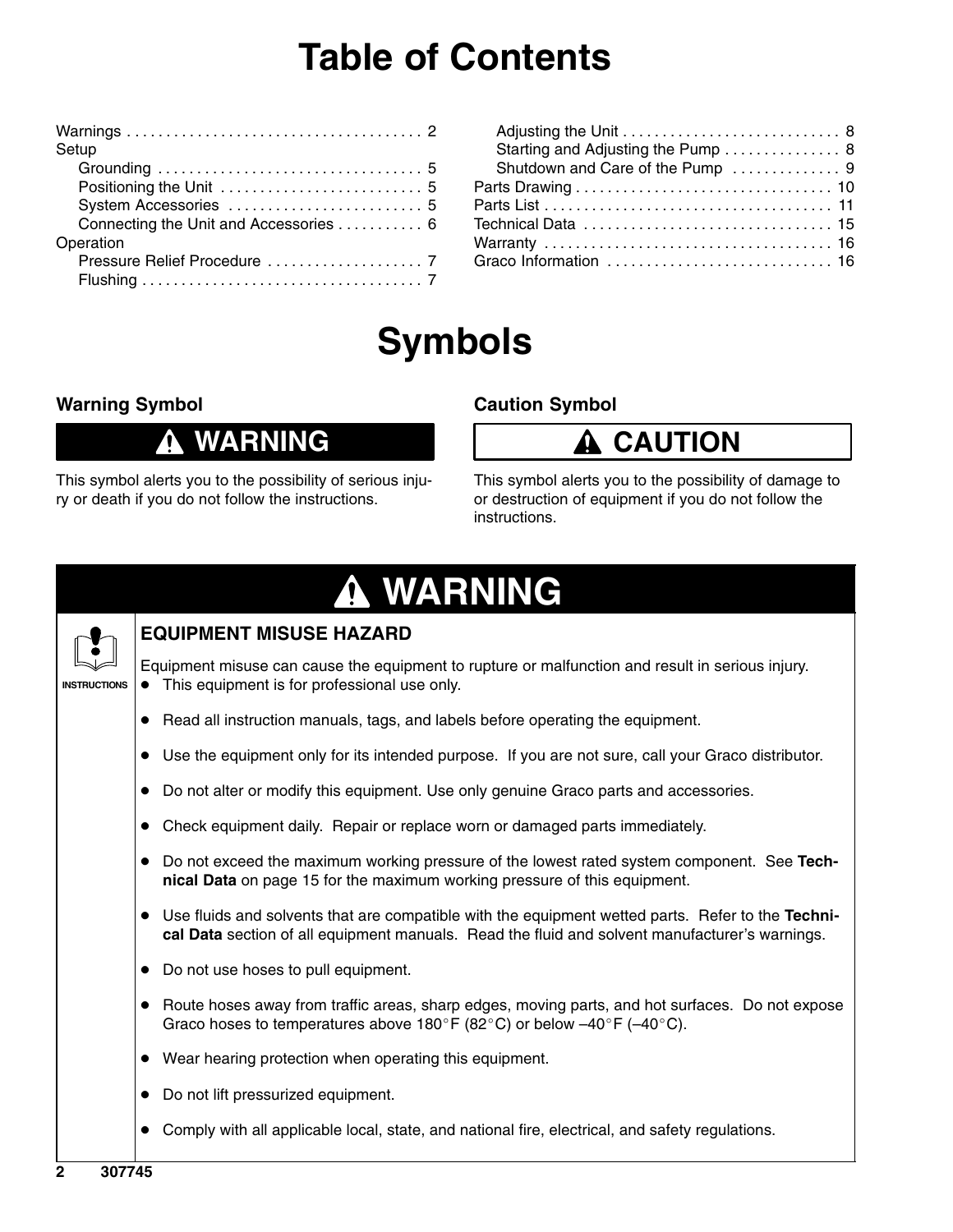#### **WARNING** Λ.



#### **MOVING PARTS HAZARD**

- $\bullet$ The air motor piston can pinch or amputate your fingers.
- $\bullet$  The rotating blades of the agitator can pinch or amputate your fingers or other body parts and can cause splashing in the eyes or on the skin.
- Always shut off the agitator and disconnect the air line before adjusting the angle of the agitator, removing the agitator from the drum, or checking or repairing any part of the agitator.
- $\bullet$ Keep clear of all moving parts when starting or operating the equipment.
- $\bullet$  Before servicing the equipment, follow the **Pressure Relief Procedure** on page 7 to prevent the equipment from starting unexpectedly.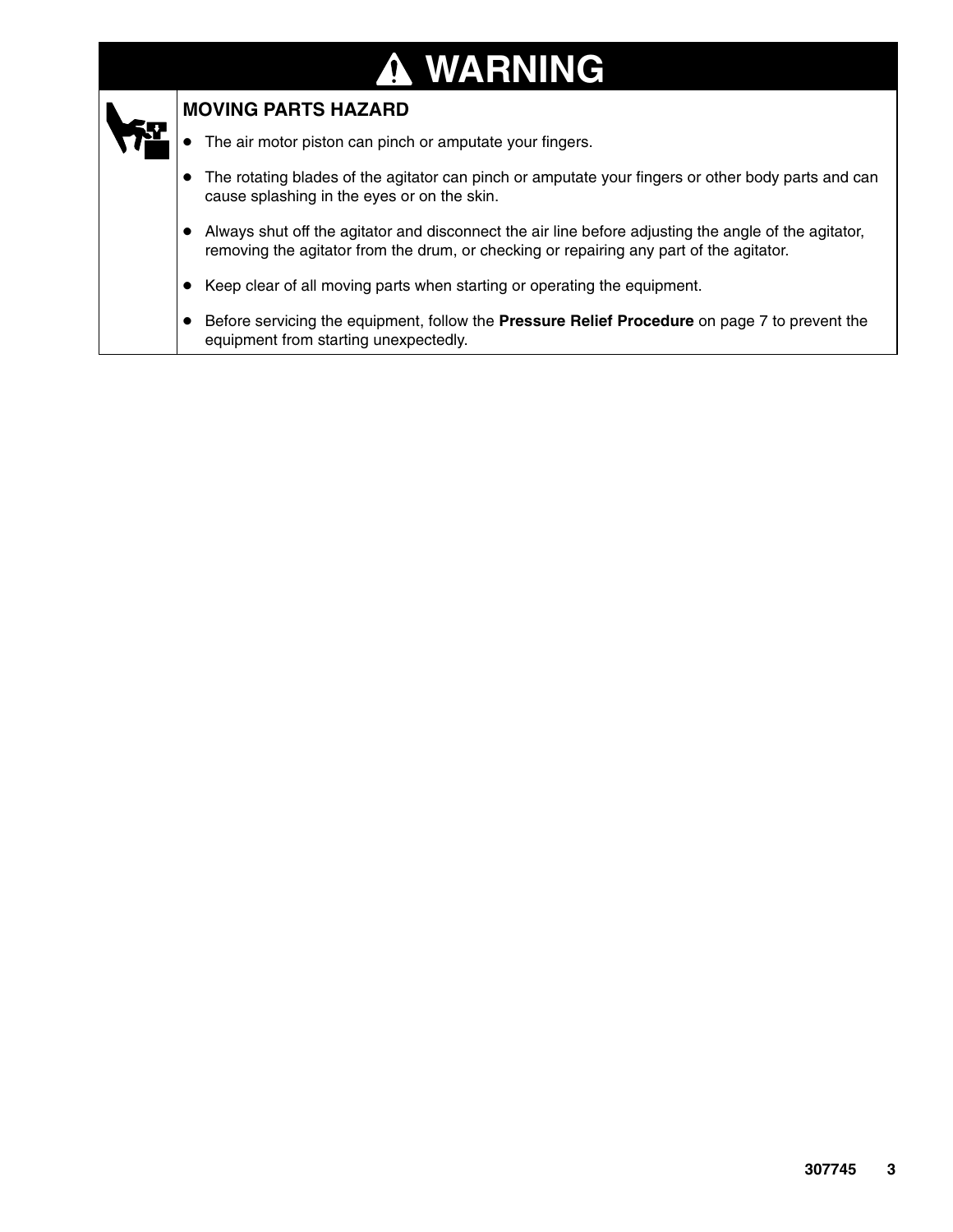### **WARNING** T

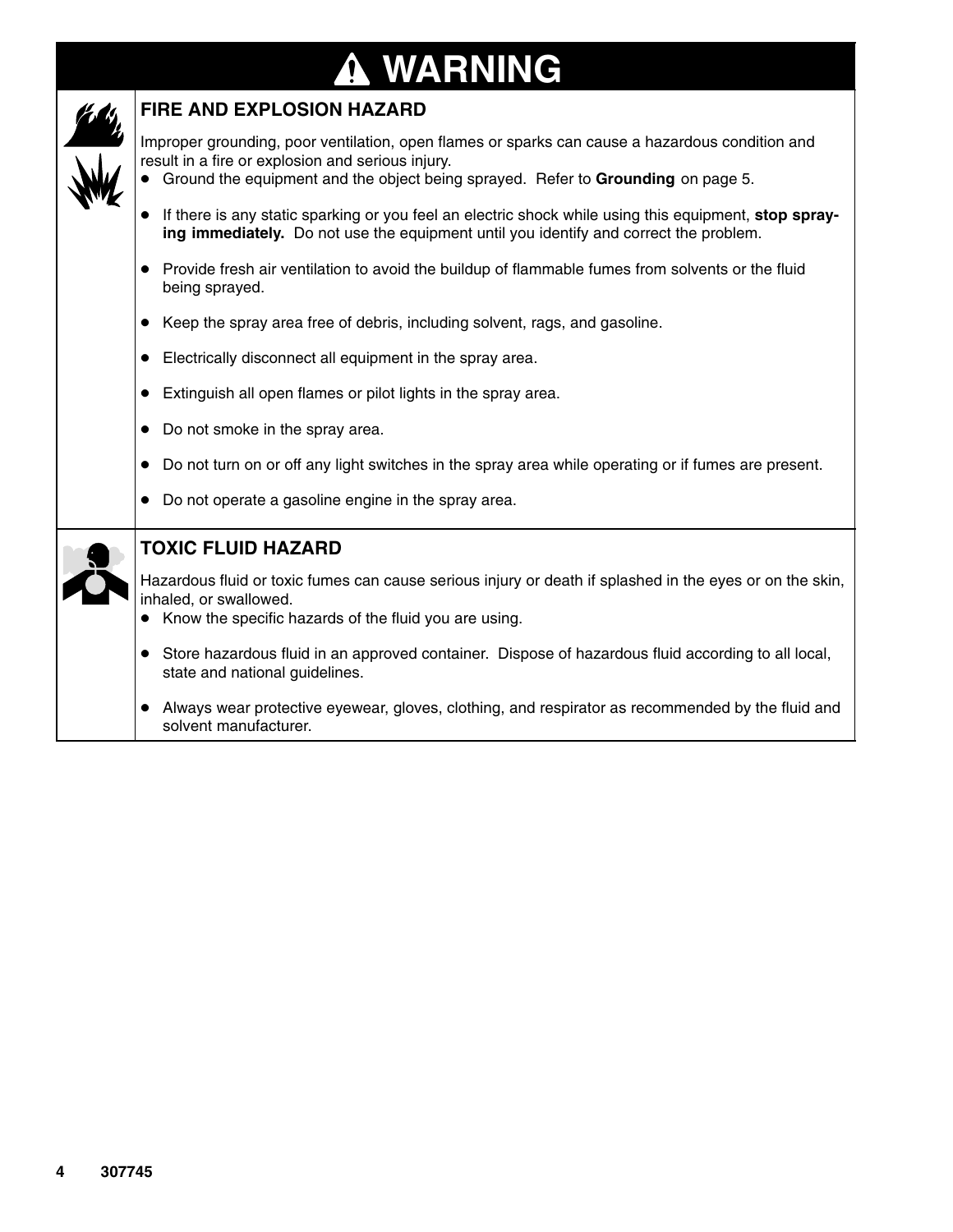# **Setup**

#### **NOTES:**

- Reference numbers and letters in parentheses in the text refer to the callouts in the figures and the parts drawing.
- Accessories are available from your Graco representative. If you supply your own accessories, be sure they are adequately sized and pressure-rated to meet the system's requirements.

#### **Grounding**

## **WARNING**



**FIRE AND EXPLOSION HAZARD** Before operating the pump, ground the system as explained below. Also read the section **FIRE AND EXPLOSION HAZARD** on page 4.

Proper grounding is an essential part of maintaining a safe system.

To reduce the risk of static sparking, the mounting cover and all electrically conductive objects or devices in the spray area **must** be properly grounded. Check your local electrical code for detailed grounding instructions for your area and type of equipment. *Agitator and drum cover:* Connect one end of the ground wire (Y) to the ground connector (X) on the rim of the drum cover. See Fig. 1. Connect the other end of the ground wire to a true earth ground. *See the pump instruction manual (307986 for 230992, 307985 for model 230993, or 308793 for model 220575) for instructions on grounding the pump.*



**Fig. 1**

*Air and fluid hoses:* Use only electrically conductive hoses with 500 ft. (150 m) maximum combined hose length to ensure grounding continuity.

*Air compressor:* Follow manufacturer's recommendations.

*Spray gun or dispensing valve:* Ground through connection to a properly grounded fluid hose and pump.

*Object being sprayed:* Follow your local code. *Fluid supply container:* Follow your local code. *Solvent pails used when flushing:* Follow your local code. Use only metal pails, which are conductive, placed on a grounded surface. Do not place the pail on a nonconductive surface, such as paper or cardboard, which interrupts the grounding continuity. *To maintain proper grounding continuity when flushing or relieving pressure,* always hold the metal part of the spray gun firmly to the side of a grounded *metal* pail, then trigger the gun.

### **Positioning the Unit**

Select a convenient location for the unit. The air valves for the pump (37) and agitator (5) must be fully accessible.

#### **System Accessories**

### **WARNING**

A bleed-type master air valve (N) and a fluid drain valve (K) are required in your system. These accessories help reduce the risk of serious injury, including splashing of fluid in the eyes or on the skin, and injury from moving parts if you are adjusting or repairing the pump or agitator. The bleed-type master air valve relieves air trapped between this valve and the pump after the air is shut off. Trapped air can cause the pump to cycle unexpectedly. Locate the valve close to the pump. A red–handled bleed–type ball valve is supplied to relieve air trapped in the air motor. The fluid drain valve assists in relieving fluid pressure in the displacement pump, hose, and gun. Triggering the gun to relieve pressure may not be sufficient. Order Part No. 210071.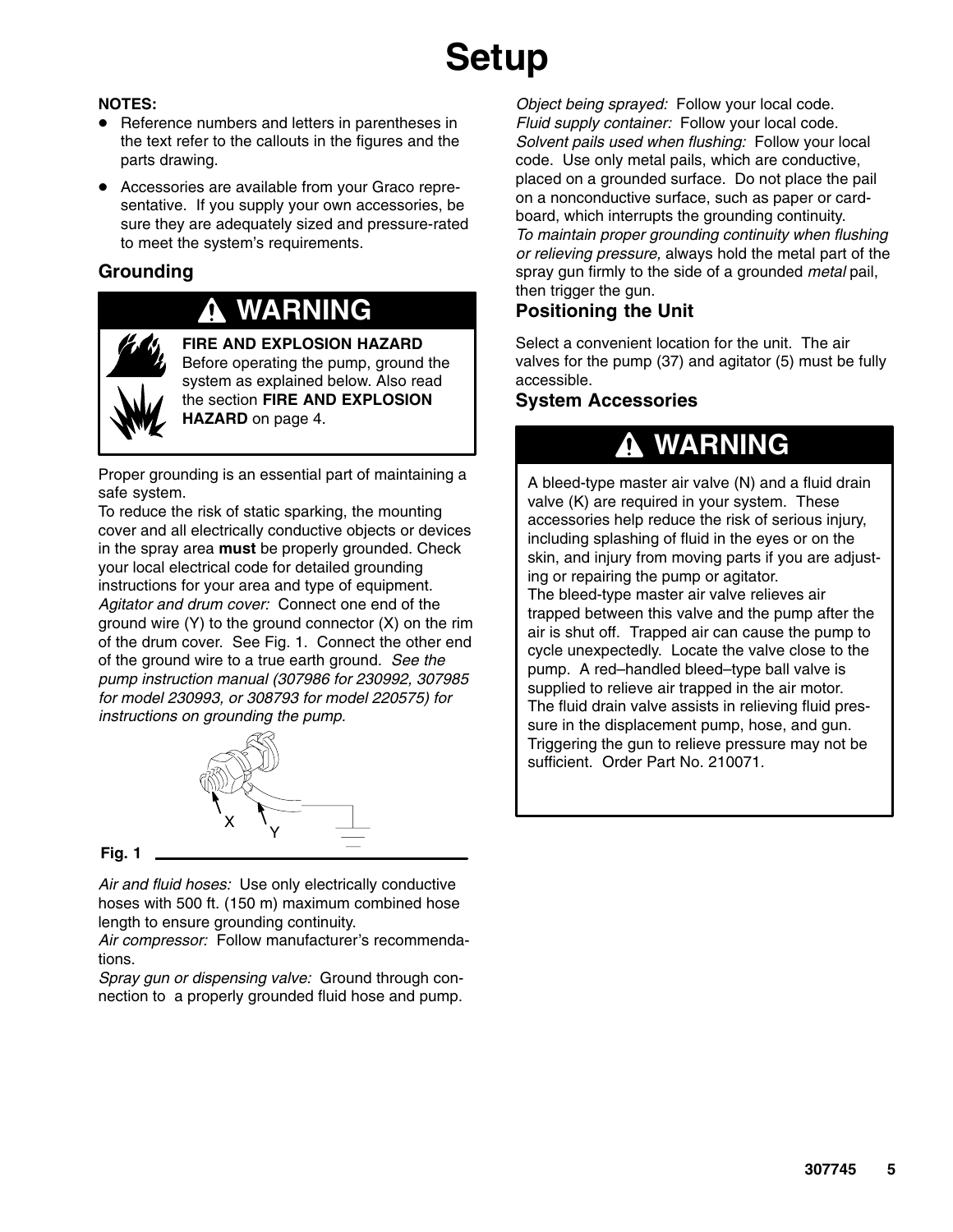# **Setup**

The installation shown in Fig. 2 is only a guide for selecting and installing system components and accessories. Contact your Graco representative for assistance in designing a system to suit your particular needs.

#### **Connecting the Unit and Accessories**

- Ground the unit as described in **Grounding** on page 5.
- $\bullet$  The main air supply must include a bleed-type master air valve (N) for shutting off air pressure to the unit (supplied with Model 230992).
- $\bullet$  Connect a grounded air supply hose to the bleed type pump air valve (N).
- $\bullet$  The fluid line must include a fluid drain valve (K), which helps relieve fluid pressure in the hose and gun.
- You should install an air line filter (J) to remove dirt and moisture from the air supply.
- $\bullet$  Downstream from the air filter, you should install an air line lubricator (H) for automatic air motor lubrication.



#### **KEY**

- **A** Air Filter/Regulator to Gun
- **B** Fluid Pressure Regulator
- **C** Fluid Shutoff Valve
- **D** Fluid Filter
- **E** Surge Tank<br>**F** Bleed-type
- **Bleed–type Master Air Valve**
- **G** Pump Ground Wire
- **H** Air Line Lubricator
- **J** Air Filter to Pump
- **K** Drain Valve
- **L** Air Spray Circulating Gun
- **M** Back Pressure Valve
- (same as 203 except customer supplied)
- **Y** Drum Cover/Agitator Ground Wire
- **3** Agitator
- **201** Air Supply Hose
- **203** Back Pressure Valve
- **204** Air Regulator
- **206a** Return Fluid Hose
- **206b** Supply Fluid Hose

**Fig. 2** 04283A

**N** Bleed–type Pump Air Valve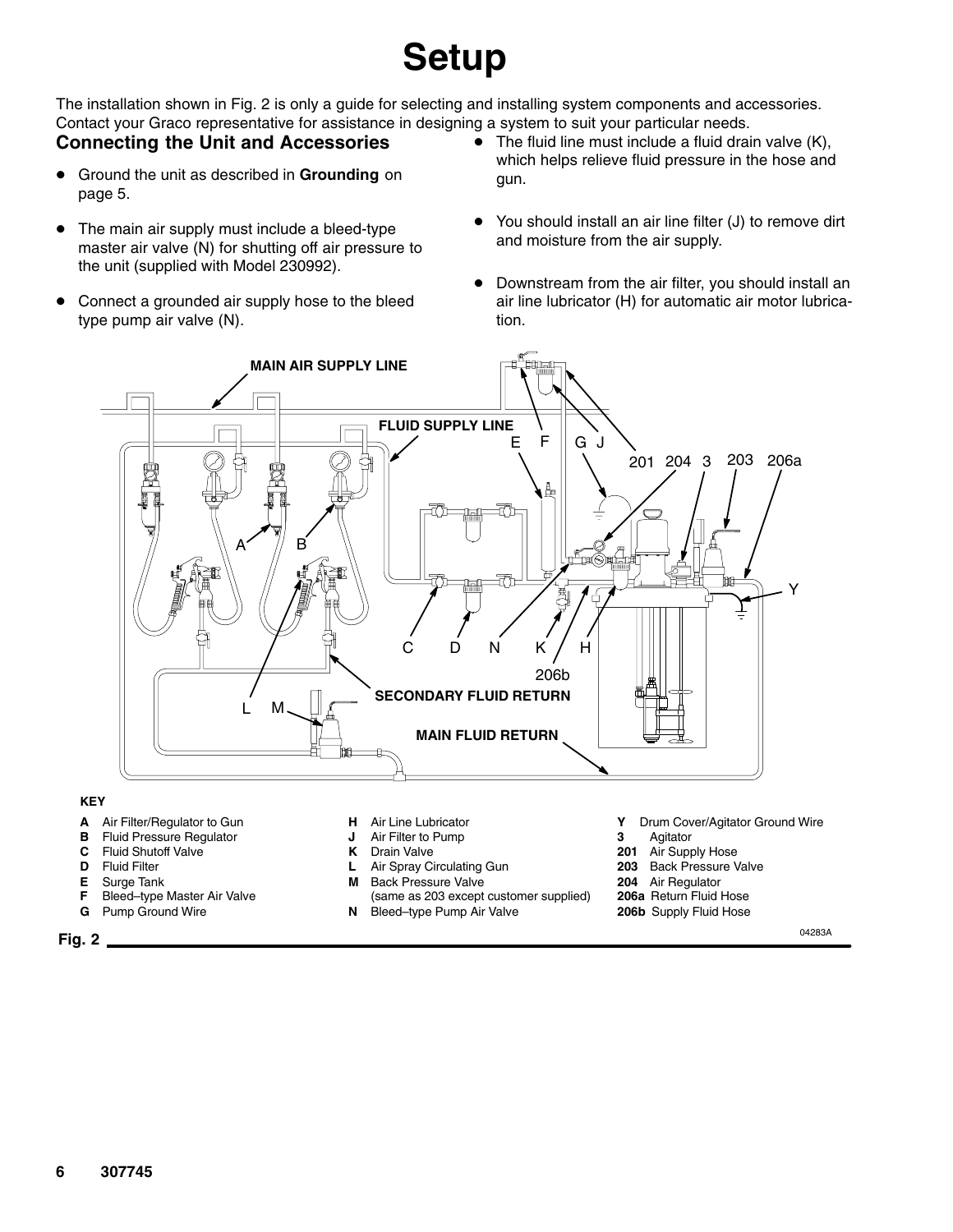# **Operation**

### **Pressure Relief Procedure**

## **WARNING**

#### **PRESSURIZED EQUIPMENT HAZARD**

The system pressure must be manually relieved to prevent the system from starting or spraying accidentally. To reduce the risk of an injury from accidental spray from the gun, splashing fluid, or moving parts, follow the **Pressure Relief Procedure** whenever you:

- are instructed to relieve the pressure,
- stop spraying,
- check or service any of the system equipment,
- or install or clean the spray nozzle.
- 1. Lock the gun trigger safety.
- 2. Shut off the air supply to the pump.
- 3. Close the bleed-type master air valve (required in your system). On Model 230992, this is the red– handled ball valve, assembled next to the air regulator.
- 4. Unlock the gun trigger safety.
- 5. Hold a metal part of the gun firmly to the side of a grounded metal pail, and trigger the gun to relieve pressure.
- 6. Lock the gun trigger safety.
- 7. Open the drain valve (required in your system), and have a container ready to catch the drainage.
- 8. Leave the drain valve open until you are ready to spray again.

*If you suspect that the spray tip or hose is completely clogged, or that pressure has not been fully relieved after following the steps above, very slowly* loosen the tip guard retaining nut or hose end coupling and relieve the pressure gradually. Then loosen it completely. Then clear the tip or hose.

#### **Flushing**

## **WARNING**

**FIRE AND EXPLOSION HAZARD** Before flushing, read the section **FIRE AND EXPLOSION HAZARD** on page 4. Be sure the entire system and flushing pails are properly grounded. Refer to **Grounding** on page 5.

**Flush the pump before first use.** The pump is tested with lightweight oil, which is left in to protect the pump parts. If the fluid you are using may be contaminated by the oil, flush it out with a compatible solvent.

### **WARNING**

To reduce the risk of serious injury whenever you are instructed to relieve pressure, always follow the **Pressure Relief Procedure** at left.

To clean any settled particles out of the system, flush the entire system at least once each 90 days or less. If possible, circulate the solvent and leave it in the lines for two days, such as over the weekend, to help loosen any dried paint.

- 1. **Relieve the pressure.**
- 2. Shutdown the system as explained in **Shutdown and Care of the Pump** on page 9.
- 3. Start the pump and operate it at about 30 cycles per minute.
- 4. Lubricate the agitator, if you haven't already done so, and then close its air valve to stop agitation.

## **WARNING**

Failure to shut off the agitator before raising the pump assembly may result in serious injury from splashing paint in the eyes or contact with the blades of the agitator.

5. Raise the pump out of the paint while it is still running and let it run itself dry to force the paint back into the drum. Shut off the pump.

## **CAUTION**

Never leave water or water-based fluid in the pump overnight. Flush with a compatible solvent to protect the parts from corrosion.

- 6. Remove the paint drum and place a 55 gallon drum, containing enough solvent to thoroughly fill and flush the system, under the pump. Lower the pump.
- 7. Start the pump again and allow the solvent to circulate for at least one hour.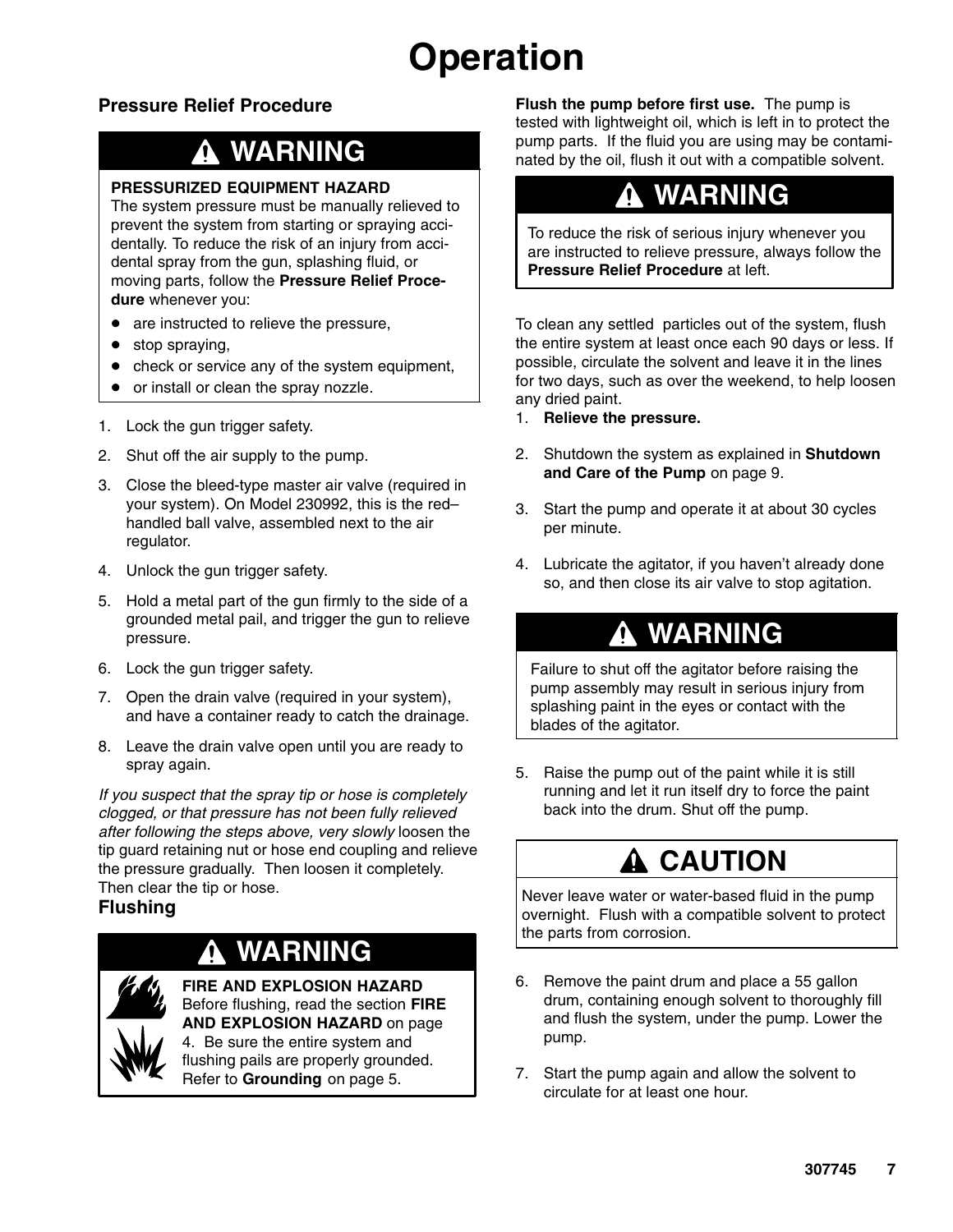# **Operation**

- 8. Shut off the air to the pump, open the bleed–type master air valve, and open the drain valve (K). Leave the solvent in the system overnight or, if possible, all weekend.
- 9. Start the pump and circulate it again for 30 minutes. Raise the pump out of the solvent and let it dry to force out the solvent. Drain solvent from all outlet loops and filters.
- 10. Place the paint supply drum under the pump, agitate the paint, install the gun and hoses.
- 11. Reset the air and fluid pressure regulators to complete the system flushing.

### **Adjusting the Unit**

Install supply drum under cover/pump. Make sure that the cover is supported by the drum.

### **CAUTION**

Shortened or recycled drums may cause the pump or agitator to bottom out in the drum, causing damage. Contact your fluid supplier to order a standard size drum.

- 1. Unscrew the filter bowl and remove the filter screen. Replace the bowl. Flush the unit until clear solvent comes from the gun, then reinstall the filter screen.
- 2. Before operation, ensure that all fasteners and tube connections are tightened securely.

### **Starting and Adjusting the Pump**

- 1. Close the air regulator (204).
- 2. Start the agitator (3). Agitate the paint just fast enough to keep all paint particles suspended. Over–agitating causes air bubbles in the paint which can cause poor gun performance and poor surface finish.
- 3. Open the red–handled ball valve. Open the pump's bleed-type master air valve (N).
- 4. Slowly open the air regulator until the pump starts. Adjust it until the pump cycles slowly – about 50 cycles per minute.
- 5. When the paint returns through the return line in a steady stream, turn on the air to one gun, open both fluid shutoff valves (C) near the gun, and adjust the fluid regulator (B). See the manuals supplied with these components for pressure range and adjustment . Repeat for all gun stations.
- 6. Paint line pressure is controlled by the back pressure regulator (203). This regulator restricts flow of paint in the line so there is sufficient paint pressure at all gun stations. Turn the regulator handle **clockwise to increase** and **counter–clockwise to decrease** pressure.

Adjust the regulator so there is about 10 psi (0.6 bar) more fluid pressure at the regulator than is required at the last gun in the line.

**NOTE:** As you increase fluid line pressure, you must also increase air pressure to the pump, so the pump can handle the heavier load. However, never increase the pressure so much that you exceed the maximum working pressure of any component in the system.

7. As you start to spray, adjust the air and fluid pressures to the gun to obtain the best results.

## **A CAUTION**

Do not allow the pump to run dry. It will quickly accelerate to a high speed, causing damage. If your pump is running too fast, stop it immediately and check the fluid supply. If the container is empty and air has been pumped into the lines, refill the container and prime the pump and the lines, or flush and leave it filled with a compatible solvent. Eliminate all air from the fluid system.

## **WARNING**

#### **COMPONENT RUPTURE HAZARD**

To reduce the risk of overpressurizing **ERLEADER** your system, which could cause component rupture and serious injury, *never*

*exceed the specified Maximum Incoming Air Pressure to the pump.* (see **Technical Data** on page 15.)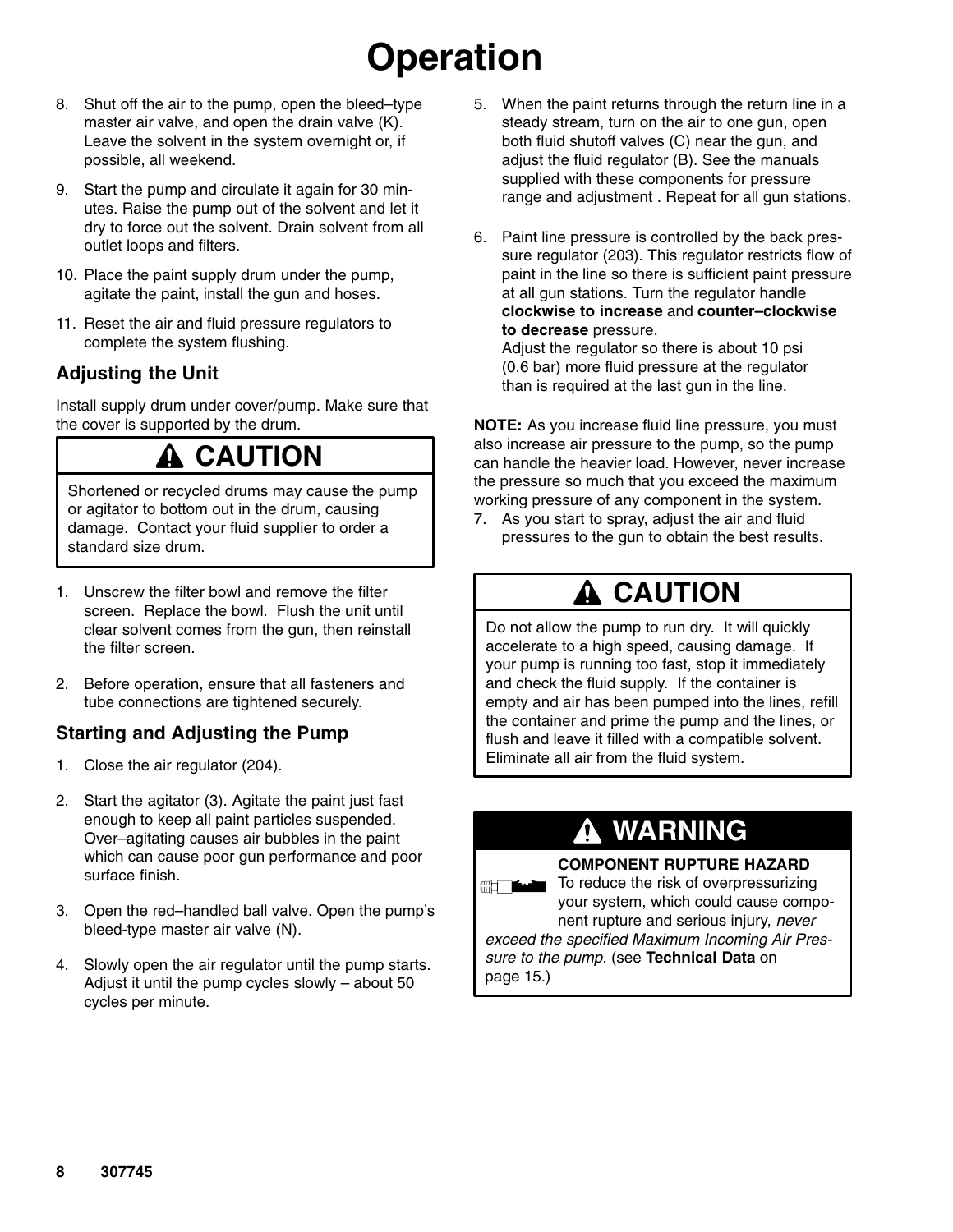# **Operation**

#### **Shutdown and Care of the Pump**

## **WARNING**

To reduce the risk of serious injury whenever you are instructed to relieve pressure, always follow the **Pressure Relief Procedure** on page 7.

Never allow paint to dry in the pump and lines.

#### **To shutdown the system**

- 1. **Relieve the pressure.** Stop the agitator, and lubricate it.
- 2. If using a Graco fluid pressure regulator at the gun, reverse its regulating key and thread it into the regulator cap as far as it will go.
- 3. Loosen the spray gun air cap about three turns, hold a rag over the front of the air cap and fully trigger the gun. This forces paint in the gun, hose and regulator back into the circulating line. Close the fluid shutoff valves (C) at that gun station, Repeat for the other gun stations.
- 4. Open the bleed–type master air valve (N), and the pump air regulator (204) to restart the pump. Circulate the paint to remove all trapped air before shutting down.
- 5. Disconnect the gun's fluid hose from the gun and the fluid regulator. Plug the regulator outlet. Blow compressed air and compatible solvent through the hose to clean it. Clean the gun according to the instructions supplied with it. Each month remove and clean the fluid regulator.
- 6. If you are not using an air line lubricator, manually lubricate the motor at least once a day.
- 7. Circulate the fluid in the lines often enough during the shutdown to prevent the paint from drying.

**NOTE:** To drain the circulating lines and flush the system, see **Flushing** on page 7.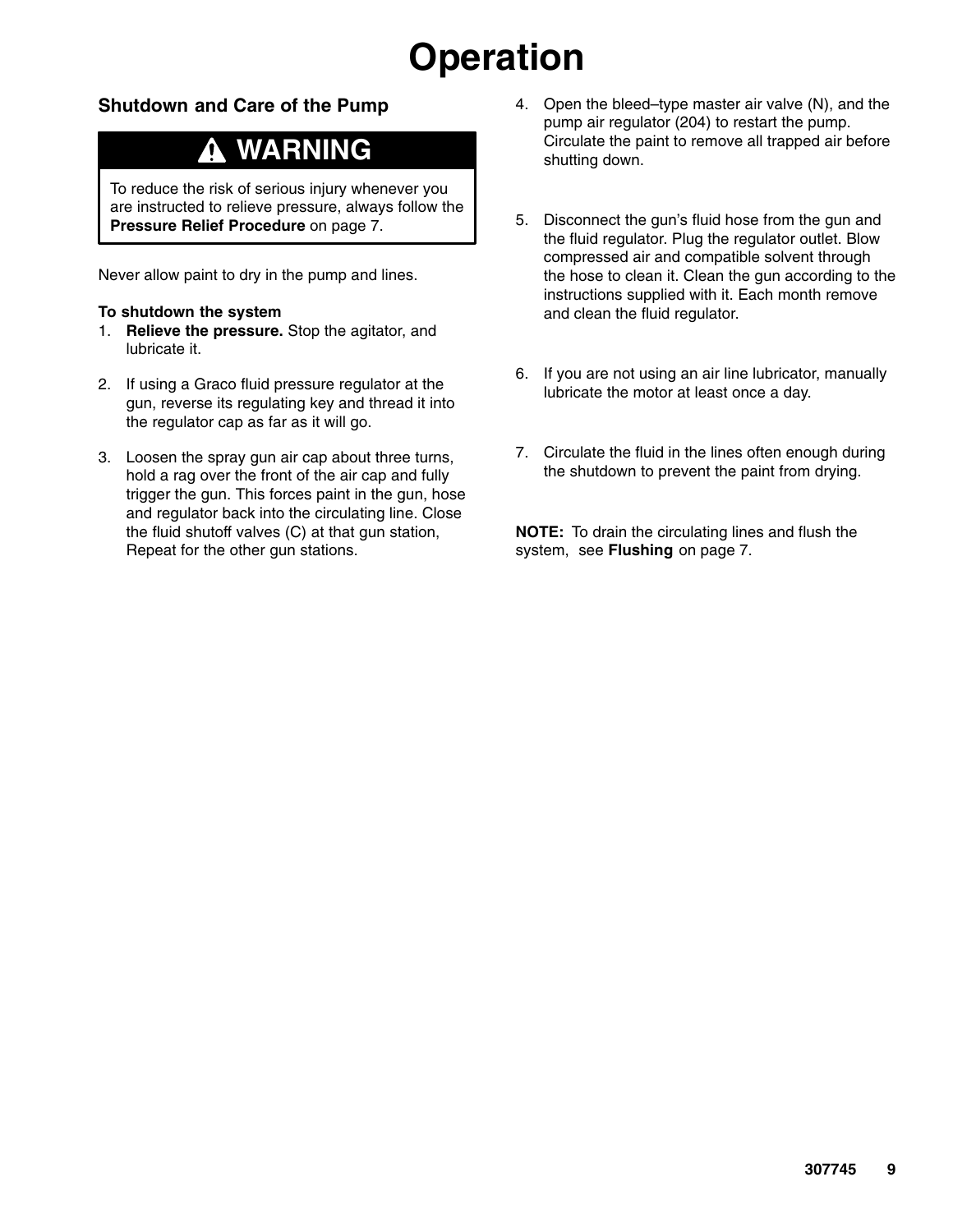# **Parts Drawing**

#### <span id="page-9-0"></span>**Model 230992, Series B**

4:1 Ratio President Carbon Steel 55 Gallon Drum System Includes items 1 to 4, and 6 to 12

#### **Model 230993, Series B**

2:1 Ratio Monark Carbon Steel 55 Gallon Drum System Includes items 2 to 6, and 11

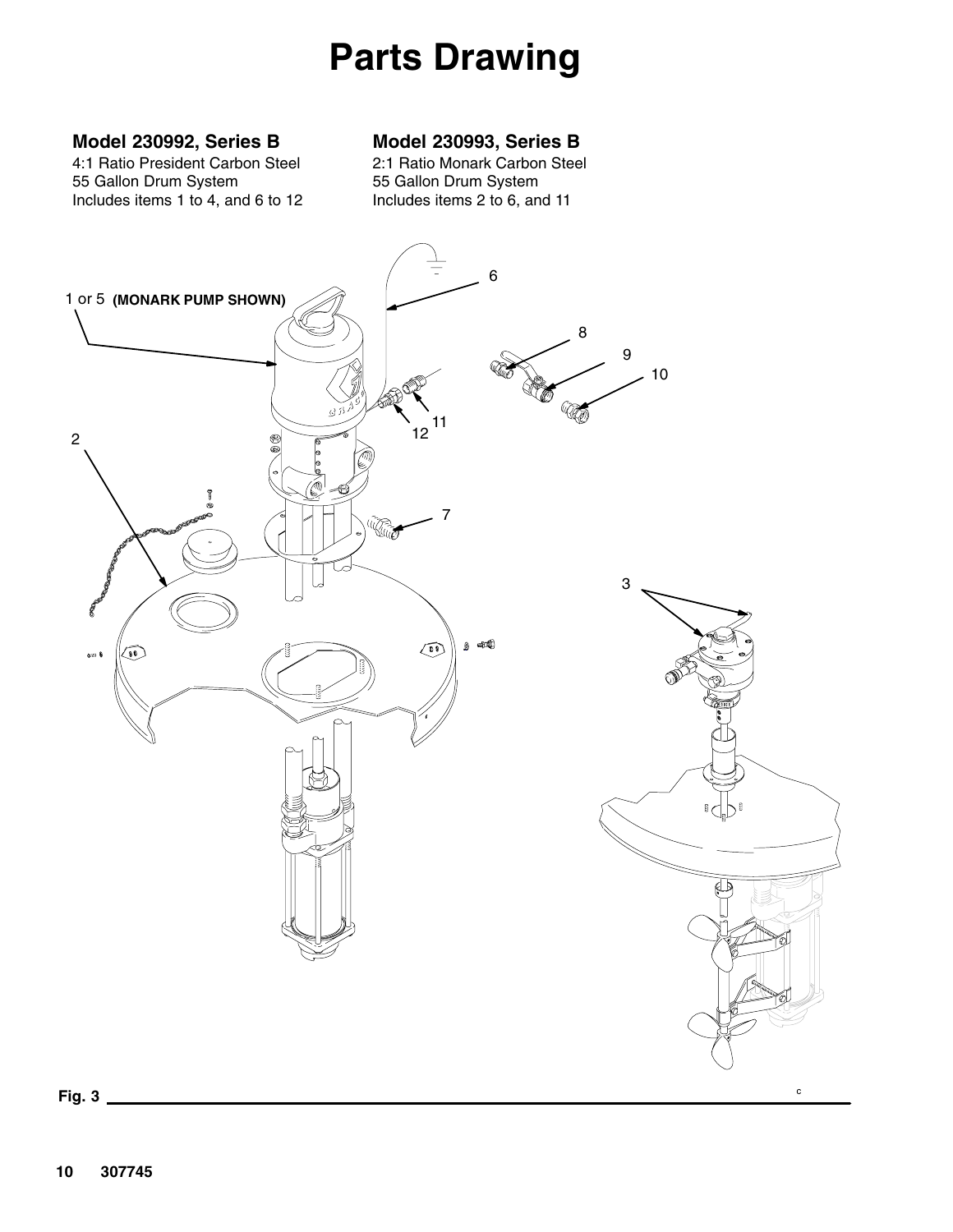## **Parts List**

#### **Model 230992, Series B**

4:1 Ratio President Carbon Steel 55 Gallon Drum System Includes items 1 to 4, and 6 to 12

#### **Model 230993, Series B**

| Ref.           | 55 Gallon Drum System<br>Includes items 2 to 6, and 11 | 2:1 Ratio Monark Carbon Steel |      | Ref. |          |                                     |  |
|----------------|--------------------------------------------------------|-------------------------------|------|------|----------|-------------------------------------|--|
| No.            | Part No.                                               | <b>Description</b>            | Qty. | No.  | Part No. | <b>Description</b><br>Qty.          |  |
| 1              | 223183                                                 | 4:1 RATIO PRESIDENT PUMP;     |      |      |          |                                     |  |
|                |                                                        | See 307986 for parts.         |      |      | 160032   | NIPPLE; 3/4 npt x 2                 |  |
| $\overline{2}$ | 237307                                                 | COVER, drum;                  |      | 8    | 158491   | NIPPLE; $1/2$ npt $x$ 2             |  |
|                |                                                        | See 308466 for parts.         |      | 9    | 113331   | BALL VALVE, air, bleed-type         |  |
| 3              | 203711                                                 | AGITATOR;                     |      | 10   | 156684   | UNION, adapter, swivel; 1/2" npt(m) |  |
|                |                                                        | See 306459 for parts.         |      |      |          | $x \frac{1}{2}$ npt(f)              |  |
| 5              | 223185                                                 | 2:1 RATIO MONARK PUMP;        |      | 11   | 158491   | FITTING, nipple(used on 230992) 1   |  |
|                |                                                        | See 307985 for parts          |      |      | 159239   | FITTING, nipple (used on 230993) 1  |  |
| 6              | 237569                                                 | <b>GROUND WIRE AND CLAMP</b>  |      | 12   | 162505   | <b>UNION, swivel</b>                |  |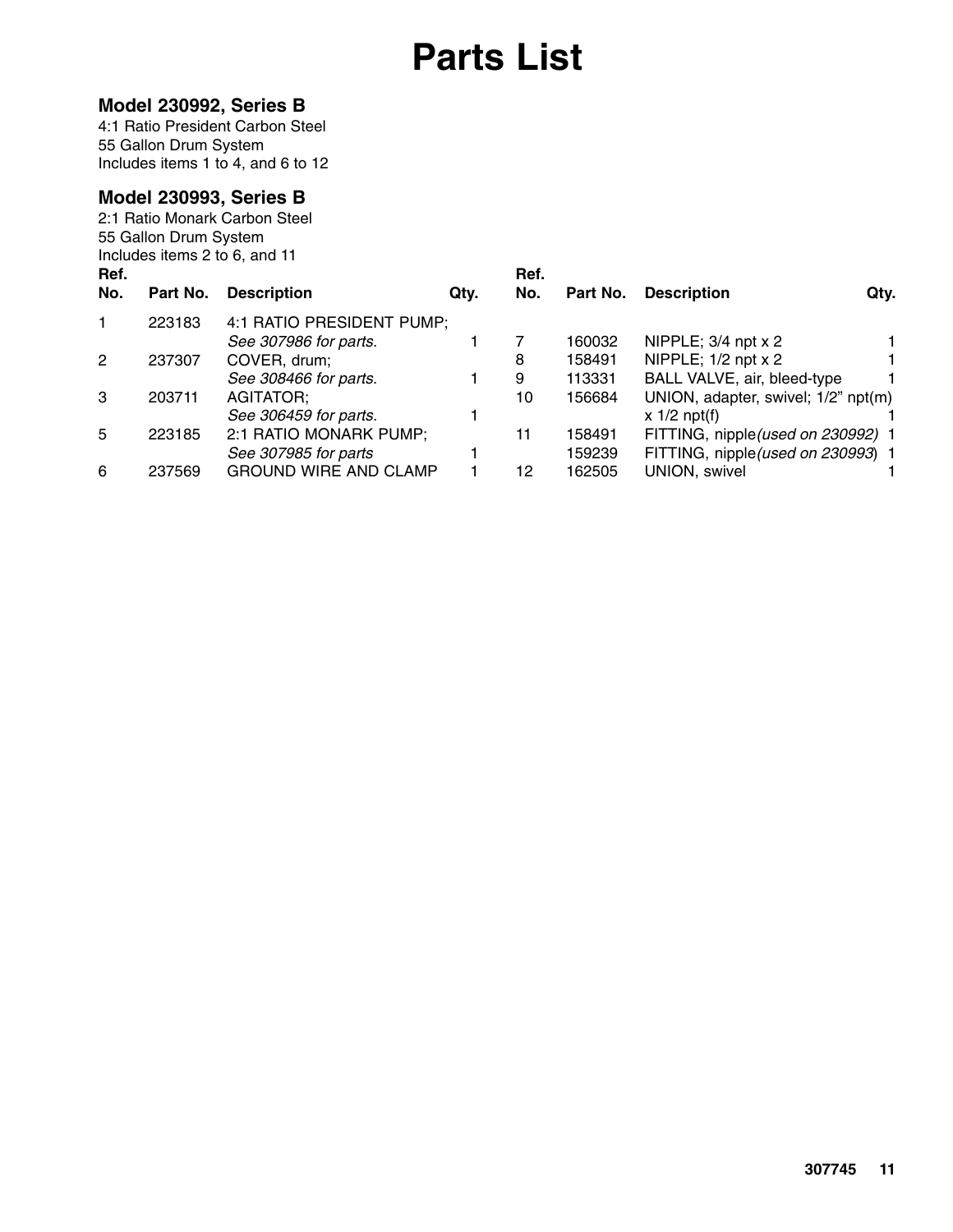## **Parts Drawing**

#### **Model 220575, Series B**

3:1 Ratio President Stainless Steel 55 Gallon Drum System Includes items 1–35



Remove and discard 1/2 x 3/8 npt nipple from outlet of air regulator (5a), and replace with 1/2 npt nipple (5c). Then connect air regulator assy to pump air inlet.



Agitator (3) is tilted at a  $6^{\circ}$  angle.

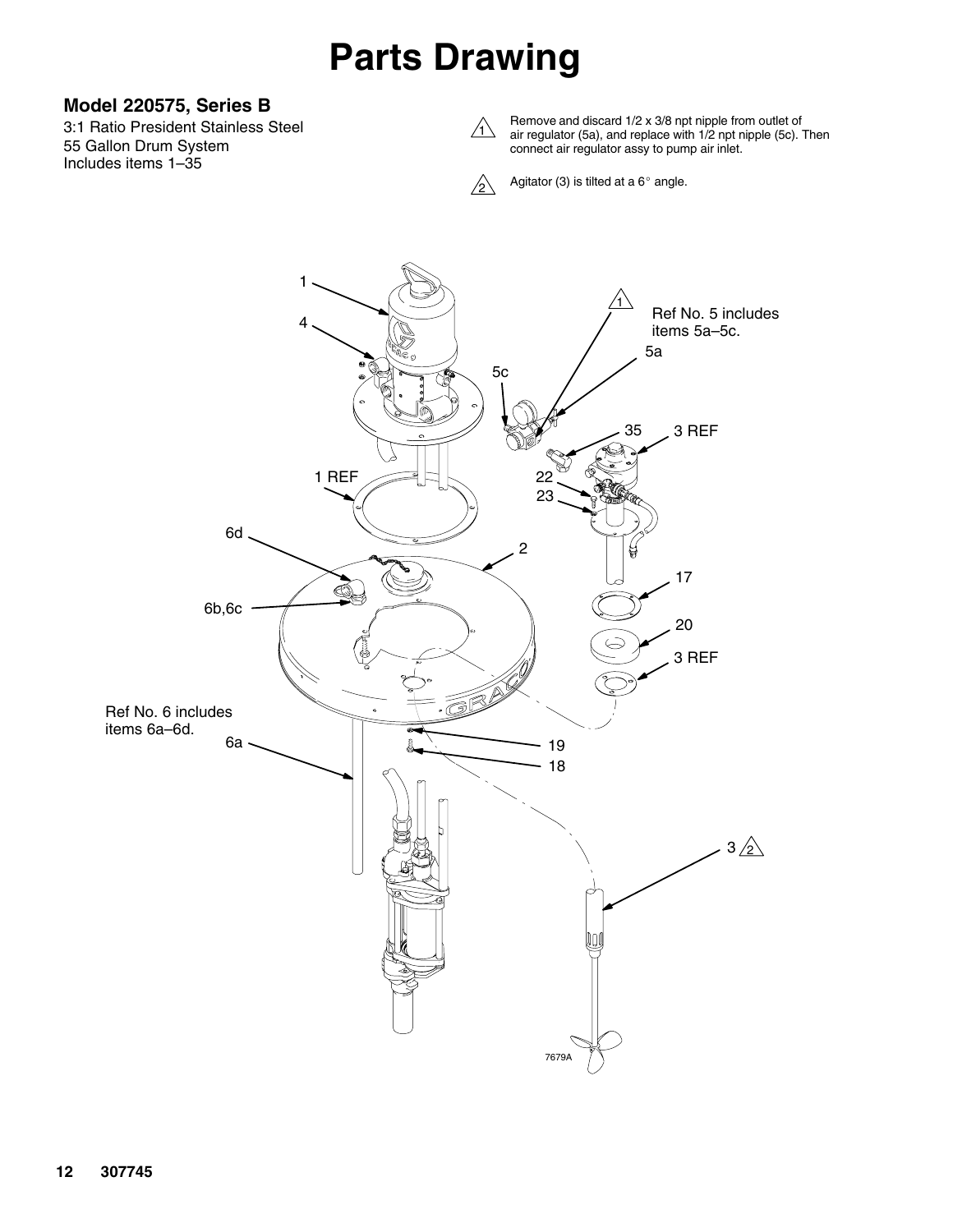## **Parts List**

### **Model 220575, Series B**

3:1 Ratio President Stainless Steel 55 Gallon Drum System

| Ref<br>No.     | Part<br>No. | <b>Description</b>                     |     | 6          | 223319      | <b>RETURN TUBE KIT</b><br>Includes items 6a-6d |     |
|----------------|-------------|----------------------------------------|-----|------------|-------------|------------------------------------------------|-----|
|                |             |                                        | Qty | Ref<br>No. | Part<br>No. | <b>Description</b>                             | Qty |
|                | 220564      | PUMP, President                        |     |            |             |                                                |     |
|                |             | See 308793 for parts                   |     | 6a         | 185393      | TUBE, return; sst; 1" npt(m)                   |     |
| $\overline{2}$ | 237309      | COVER, drum, 55 gal. (200 liter)       |     | 6b         | 178941      | NUT, hex; 1-5/8-18 unef-2b                     |     |
|                |             | See 308466 for parts                   |     | 6с         | 185394      | ADAPTER, return;                               |     |
| 3              | 222698      | <b>AGITATOR</b>                        |     |            |             | $1 - 5/8 - 18$ unef-2a(m) x                    |     |
|                |             | See 306840 for parts                   |     |            |             | 1" $npt(f)$ x 1" $npt(f)$                      |     |
| 4              | 220580      | <b>RISER TUBE KIT</b>                  |     | 6d         | 108761      | ELBOW, street; 1" npt (m x f)                  |     |
|                |             | See 307837 for parts                   |     |            | 185466      | NIPPLE, half; $1-1/2$ " npt                    |     |
| 5              | 223180      | AIR REGULATOR KIT                      |     | 17         | 190192      | GASKET, agitator, guide                        |     |
|                |             | Includes items 5a-5c                   |     | 18         | 112896      | SCREW, cap, hex hd                             | 4   |
| 5a             | 203716      | REGULATOR, air                         |     | 19         | 104123      | WASHER, lock, spring                           |     |
|                |             | See 308167 for parts                   |     | 20         | 174092      | PLATE, adapter                                 |     |
| 5b             | 205418      | HOSE, air; buna-N; 1/2" ID;            |     | 22         | 112894      | SCREW, cap, hex hd                             | 3   |
|                |             | coupled 1/2 npt (mbe); 6 ft (1.9 m) lg |     | 23         | 112904      | WASHER, lock, 5/16 in.                         | 3   |
| 5c             | 158491      | NIPPLE; 1/2 npt                        |     | 35         | 100839      | ELBOW, $1/8$ npt (m x f)                       |     |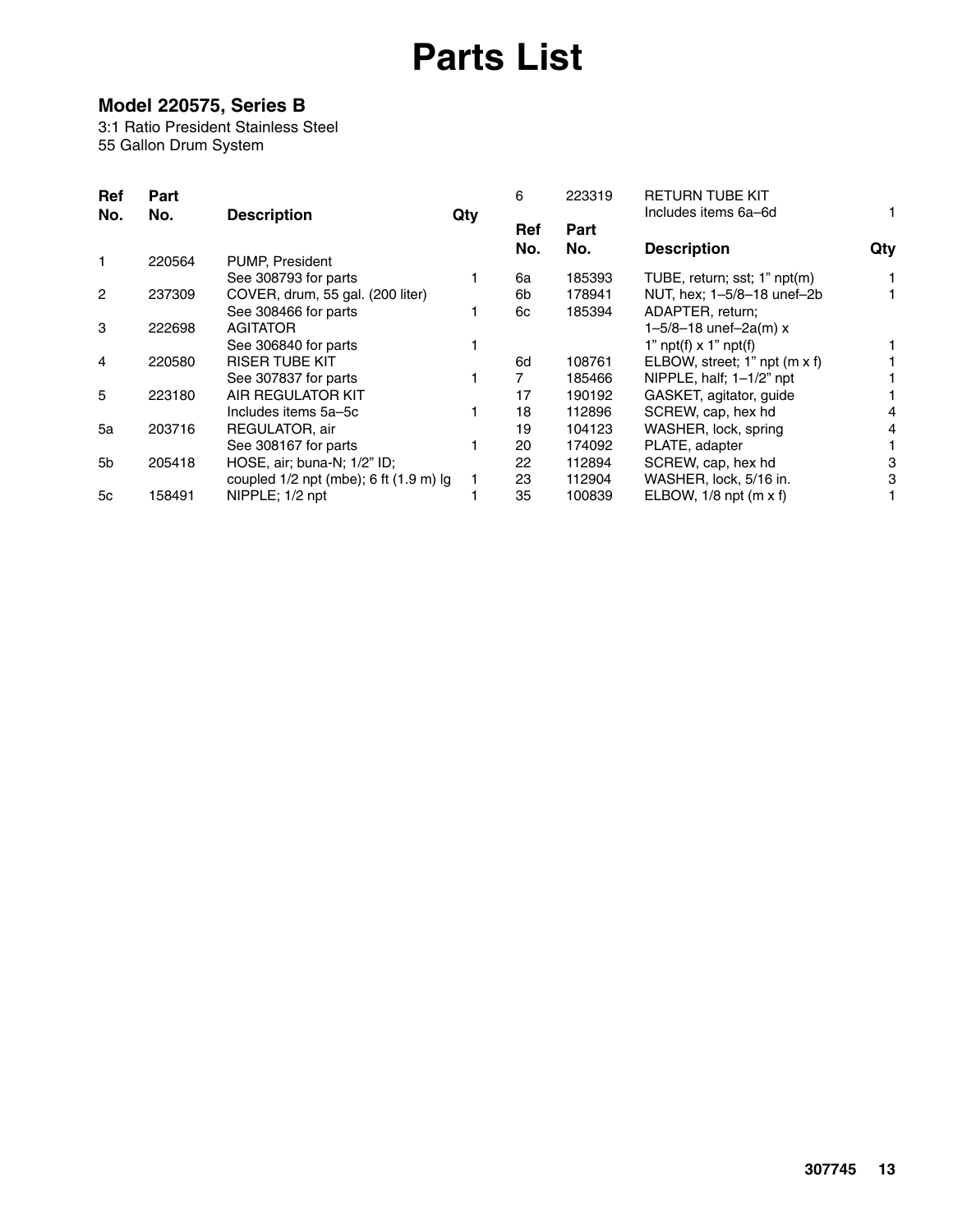| <b>Notes</b> |  |  |  |  |
|--------------|--|--|--|--|
|              |  |  |  |  |
|              |  |  |  |  |
|              |  |  |  |  |
|              |  |  |  |  |
|              |  |  |  |  |
|              |  |  |  |  |
|              |  |  |  |  |
|              |  |  |  |  |
|              |  |  |  |  |
|              |  |  |  |  |
|              |  |  |  |  |
|              |  |  |  |  |
|              |  |  |  |  |
|              |  |  |  |  |
|              |  |  |  |  |
|              |  |  |  |  |
|              |  |  |  |  |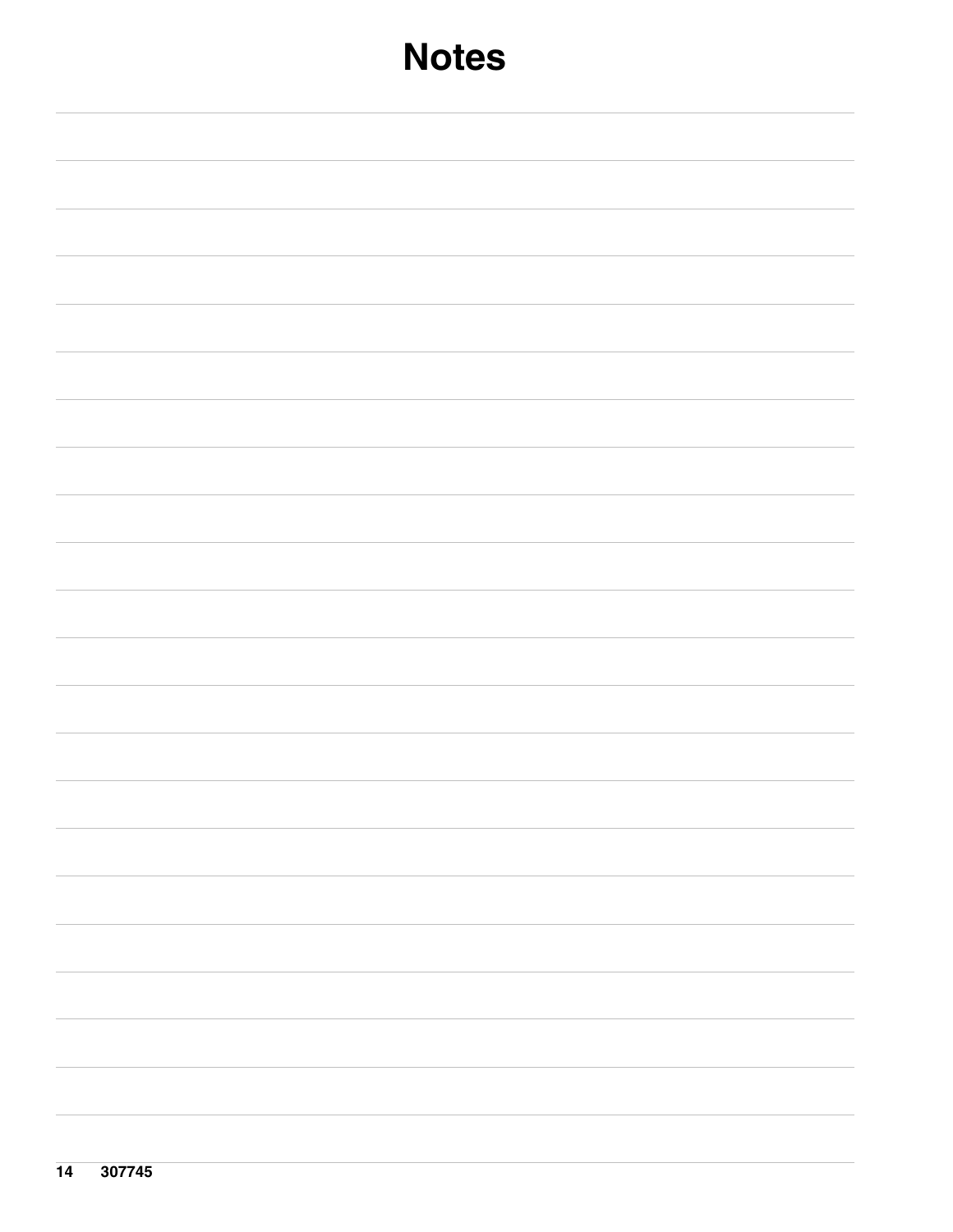# **Technical Data**

| Category                                                                          | <b>Model 220575</b>                                                                                                               | <b>Model 230992</b><br><b>Model 230993</b>                                                                                         |                                                                                                                                    |  |
|-----------------------------------------------------------------------------------|-----------------------------------------------------------------------------------------------------------------------------------|------------------------------------------------------------------------------------------------------------------------------------|------------------------------------------------------------------------------------------------------------------------------------|--|
| Ratio                                                                             | 3:1                                                                                                                               | 4:1                                                                                                                                | 2:1                                                                                                                                |  |
| Maximum fluid working<br>pressure                                                 | 500 psi (3.5 MPa, 35 bar)                                                                                                         | 400 psi (2.8 MPa, 28 bar)                                                                                                          | 200 psi (1.4 MPa, 14 bar)                                                                                                          |  |
| Maximum air input<br>pressure                                                     | 166 psi (1.2 MPa, 11.6<br>bar)                                                                                                    | 100 psi (0.7 MPa, 7 bar)                                                                                                           | 100 psi (0.7 MPa, 7 bar)                                                                                                           |  |
| Pump cycles per 1 gallon<br>(3.8 liters)                                          | 6.3                                                                                                                               | 8                                                                                                                                  | 11                                                                                                                                 |  |
| Fluid flow at 60 cycles per<br>minute                                             | 9.2 gpm (35.1 liters/min)                                                                                                         | 8 gpm (30.4 liters/min)                                                                                                            | 5.5 gpm (21 liters/min)                                                                                                            |  |
| Fluid inlet size                                                                  | $1 - 1/2$ npt(f)                                                                                                                  | $1 - 1/2$ npt(f)                                                                                                                   | $1 - 1/2$ npt(f)                                                                                                                   |  |
| Fluid outlet size                                                                 | 1 in. $npt(f)$                                                                                                                    | 1 in. $npt(f)$                                                                                                                     | 1 in. $npt(f)$                                                                                                                     |  |
| Air inlet size                                                                    | $1/2$ npt $(f)$                                                                                                                   | $3/8$ npt $(f)$                                                                                                                    | $3/8$ npsm $(f)$                                                                                                                   |  |
| Weight                                                                            | 110 lb (50 kg)                                                                                                                    | 110 lb (50 kg)                                                                                                                     | 110 lb (50 kg)                                                                                                                     |  |
| Maximum pump operating<br>temperature                                             | 180°F (82°C)                                                                                                                      | 180°F (82°C)                                                                                                                       | 180°F (82°C)                                                                                                                       |  |
| * Sound pressure levels<br>(dBa) (Input air pressures<br>at 15 cycles per minute) | 73.6 dB(A) @ 40psi<br>(0.3 MPa, 2.8 bar)<br>78.3 dB(A) @ 70 psi<br>(0.5 MPa, 4.8 bar)<br>80.9 dB(A) @100 psi<br>(0.7 MPa, 7 bar)  | 73.6 dB(A) @ 40 psi<br>(0.3 MPa, 2.8 bar)<br>78.3 dB(A) @ 70 psi<br>(0.5 MPa, 4.8 bar)<br>80.9 dB(A) @ 100 psi<br>(0.7 MPa, 7 bar) | 73.3 dB(A) @ 40 psi<br>(0.3 MPa, 2.8 bar)<br>75.9 dB(A) @ 70 psi<br>(0.5 MPa, 4.8 bar)<br>77.7 dB(A) @100 psi<br>(0.7 MPa, 7 bar)  |  |
| * Sound power levels<br>(dBa) (Input air pressures<br>at 15 cycles per minute)    | 87.4 dB(A) @ 40 psi<br>(0.3 MPa, 2.8 bar)<br>92.1 dB(A) @ 70 psi<br>(0.5 MPa, 4.8 bar)<br>94.6 dB(A) @100 psi<br>(0.7 MPa, 7 bar) | 87.4 dB(A) @ 40 psi<br>(0.3 MPa, 2.8 bar)<br>92.1 dB(A) @ 70 psi<br>(0.5 MPa, 4.8 bar)<br>94.6 dB(A) @100 psi<br>(0.7 MPa, 7 bar)  | 87.0 dB(A) @ 40 psi<br>(0.28 MPa, 2.8 bar)<br>89.7 dB(A) @ 70 psi<br>(0.5 MPa, 4.8 bar)<br>91.4 dB(A) @100 psi<br>(0.7 MPa, 7 bar) |  |
| Wetted parts                                                                      | <b>Chrome Plated Stainless</b><br>Steel, Ultra-High<br>Molecular Weight<br>Polyethylene, Leather,<br><b>PTFE</b>                  | Supply and Return Tubes: Nickel-plated carbon steel<br>Air Motor Base: Aluminum<br>Displacement Pump: Refer to manual 307983       |                                                                                                                                    |  |

\* Tested in accordance with ISO 9614–2.